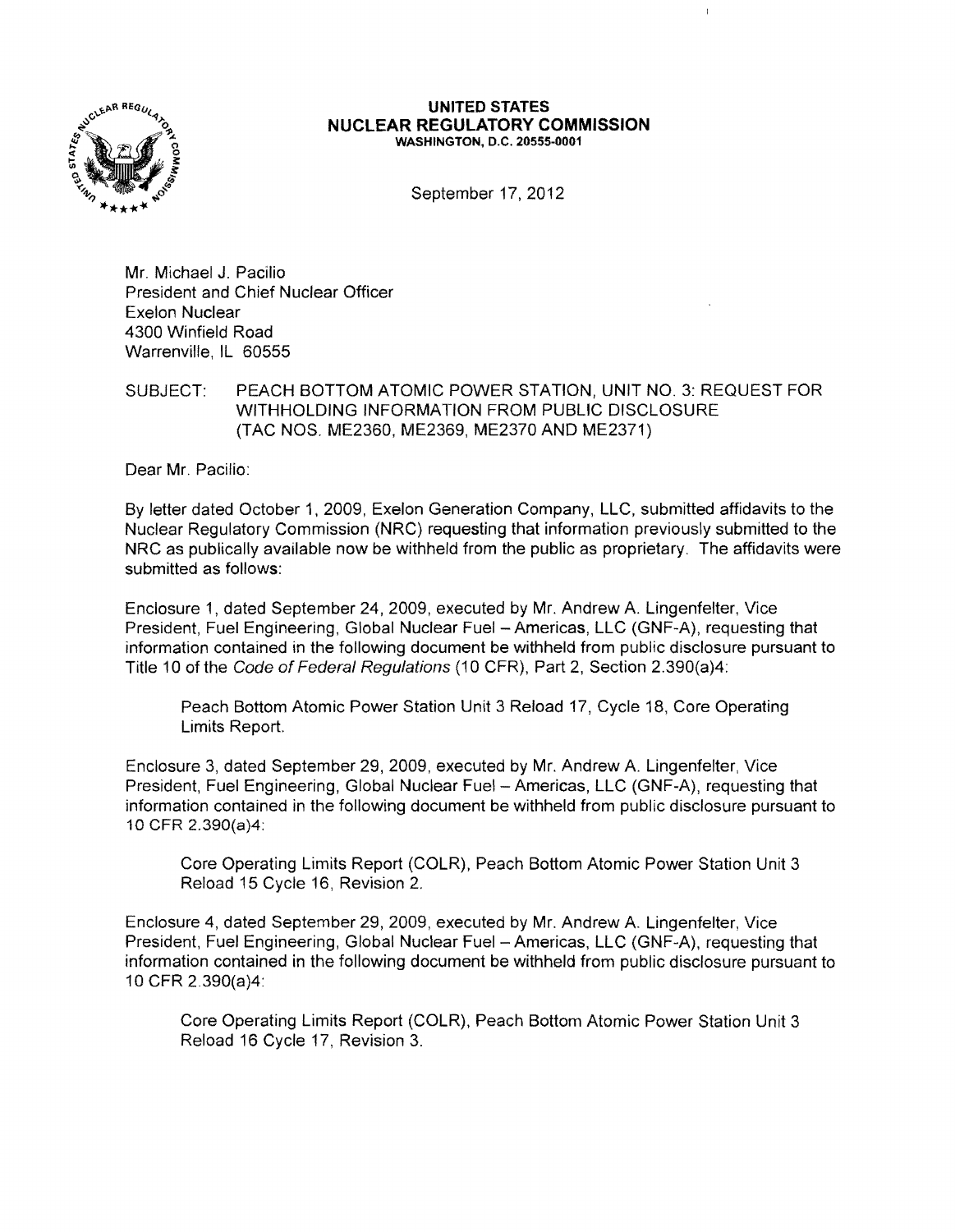M. Pacilio - 2

 $\mathbf{I}$ 

Enclosure 5, dated September 29,2009, executed by Mr. Andrew A. Lingenfelter, Vice President, Fuel Engineering, Global Nuclear Fuel - Americas, LLC (GNF-A), requesting that information contained in the following document be withheld from public disclosure pursuant to 10 CFR 2.390(a)4:

Core Operating Limits Report (COLR), Peach Bottom Atomic Power Station Unit 3 Reload 16 Cycle 17, Revision 4.

Non-proprietary copies of these documents have been placed in the NRC's Public Document Room and added to the Agencywide Documents Access and Management System Public Electronic Reading Room.

The affidavits stated that the submitted information should be considered exempt from mandatory public disclosure for the following reasons:

- (4)a Information that discloses a process, method, or apparatus, including supporting data and analyses, where prevention of its use by GNF-A's competitors without license from GNF-A constitutes a competitive economic advantage over other companies.
- (4)b Information which, if used by a competitor, would reduce his expenditure of resources or improve his competitive position in the design, manufacture, shipment, installation, assurance of quality, or licensing of a similar product.

We have reviewed your application and the material in accordance with the requirements of 10 CFR 2.390 and, on the basis of the statements in the affidavits and the information described above, have determined that the submitted information sought to be withheld contains proprietary commercial information and should be withheld from public disclosure. Therefore, the version of the submitted information marked as proprietary will be withheld from public disclosure pursuant to 10 CFR 2.390(b)(5) and Section 103(b) of the Atomic Energy Act of 1954, as amended.

Withholding from public inspection shall not affect the right, if any, of persons properly and directly concerned to inspect the document. If the need arises, we may send copies of this information to our consultants working in this area. We will, of course, ensure that the consultants have signed the appropriate agreements for handling proprietary information.

If the basis for withholding this information from public inspection should change in the future such that the information could then be made available for public inspection, you should promptly notify the NRC. You also should understand that the NRC may have cause to review this determination in the future, for example, if the scope of a Freedom of Information Act request includes your information. In all review situations, if the NRC makes a determination adverse to the above, you will be notified in advance of any public disclosure.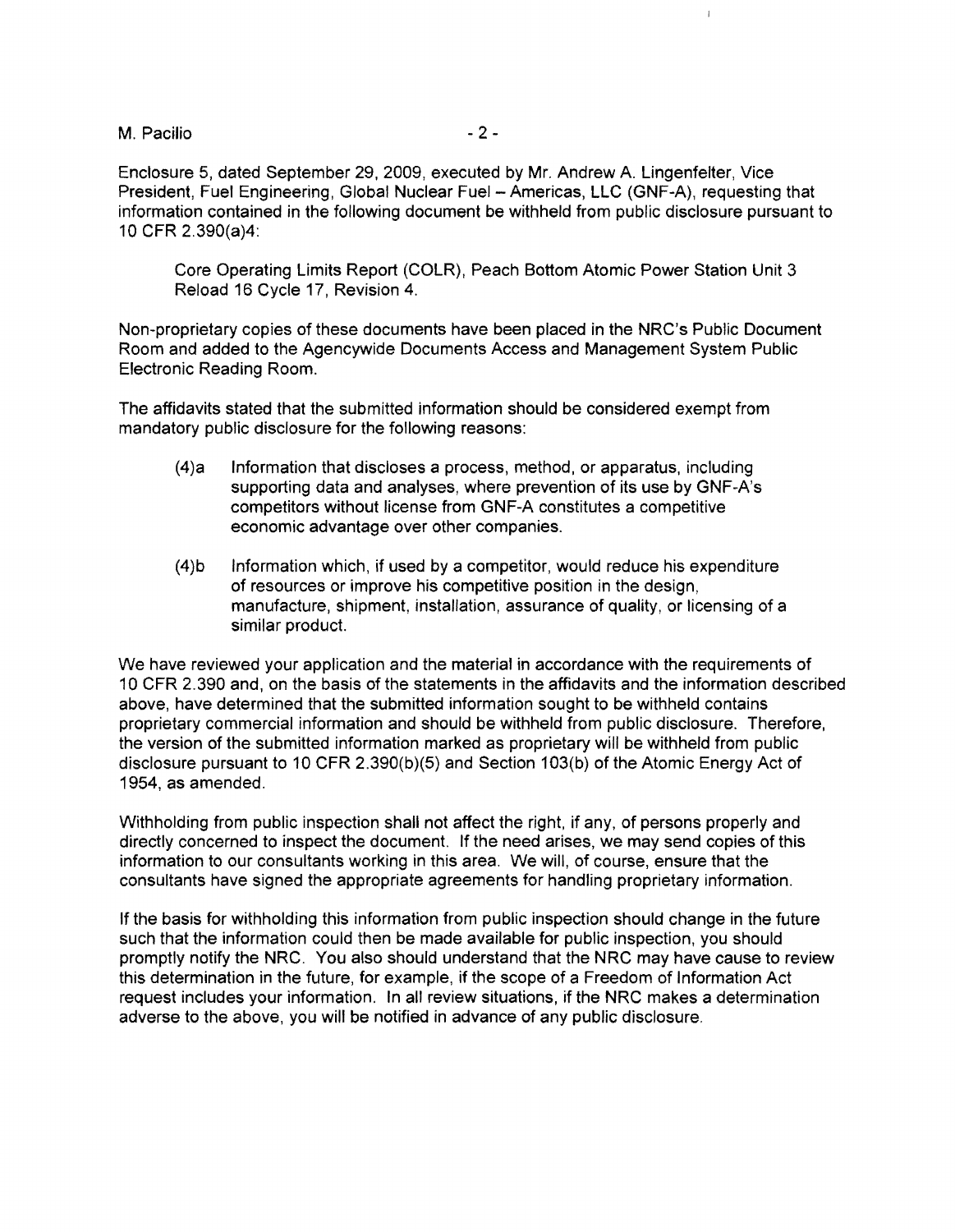M. Pacilio - 3 - 3 -

If you have any questions regarding this matter, I may be reached at 301-415-3204.

sincerely,<br>*pom D Hrake* 

John D. Hughey, Project Manager Plant Licensing Branch 1-2 Division of Operating Reactor Licensing Office of Nuclear Reactor Regulation

 $\mathbf{l}$ 

Docket Nos. 50-278

cc: Mr. Andrew A. Lingenfelter Vice President, Fuel Engineering Global Nuclear Fuel - Americas, LLC 3901 Castle Hayne Road Wilmington, NC 28402

Additional Distribution via ListServ